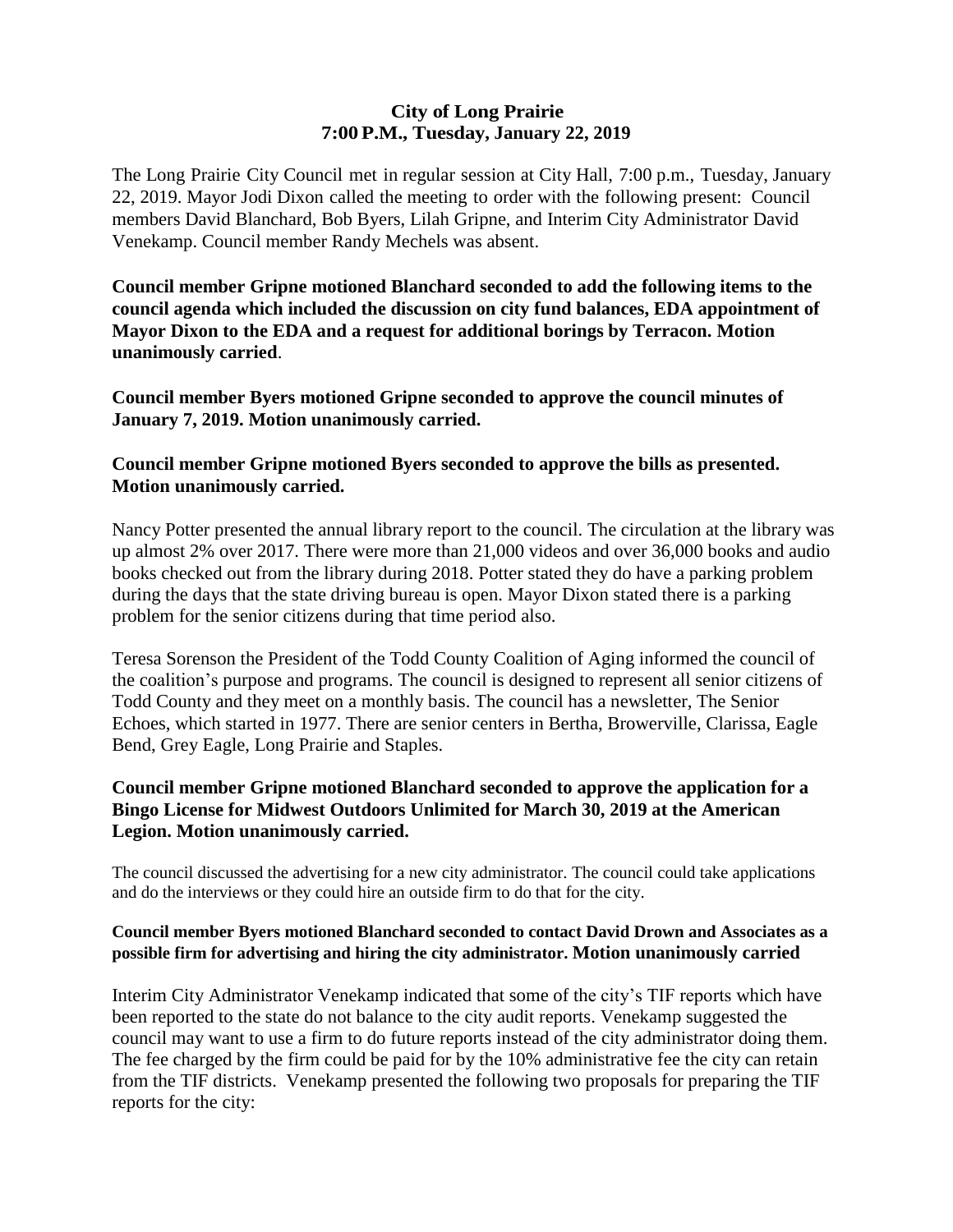| Ehlers and Assoc. | \$2,205 for the initial report and \$980 each year thereafter<br>per TIF district (based on hours spent/district) |
|-------------------|-------------------------------------------------------------------------------------------------------------------|
|                   | Schlenner, Wenner & Assoc. $$400$ to $$700$ per district base upon hours spent preparing<br>the reports           |

Venekamp stated the first year's report would be more expensive since the company would need to correct past TIF reports to the state. Ehlers and Assoc. would also provide a more in debt analysis of the TIF districts under their fee proposal.

# **Council member Byers motioned Gripne seconded to have Schlenner, Wenner and Associates prepare the TIF reports for the City. Motion unanimously carried**

Council discussed a water and sewer rate study. Ehlers and Associates had presented proposals for doing the sewer rate study at \$16,000 and the water study at \$11,500. Venekamp stated in the past he has done the water and sewer rate proposals for the city; however, due to the complexity of the sewer rate, he would not be interested in doing that. Venekamp suggested that he could do the water rate study for the city thereby saving the \$11,500 fee.

### **Council member Gripne motioned Blanchard seconded to hire Ehlers and Associates to do the wastewater study for the city at a fee of \$16,000. Motion unanimously carried**

### **Council member Gripne motioned Byers seconded to have Venekamp do the water rate study. Motion unanimously carried.**

The council reviewed a request by Terracon to place additional soil borings along Central Avenue and some of the side streets. Terracon did a few borings at the end of 2018 and noticed some contaminants in samples from those borings. Because of that, they would like to install some additional borings for testing.

# **Council member Gripne motioned Blanchard seconded to allow Terracon to install additional borings along Central Avenue and the side streets for monitoring of soil contamination. Motion unanimously carried.**

Administrator Venekamp stated in reviewing the fire department's and the fire department capital project fund the cash balances, the fire department's fund balance has decreased by approximately \$100,000 over the last five years. Venekamp indicated that some of that is due to additional expenses within the department and the fact that the revenues were not increased to cover those expenses. It was also noted that the fund balances presented to the township officers at the annual township meeting did not match the auditor's annual report. Venekamp suggested that the council transfer \$50,000 out of the fire capital projects fund into the fire general fund to help offset the fund balance loss within the general fund.

# **Council member Byers motioned Blanchard seconded transfer \$50,000 from the fire capital projects fund to the fire general fund. Roll call: Yes; Byers, Gripne, Blanchard, Dixon. Motion unanimously carried.**

**Council member Blanchard motioned Byers seconded to appoint Mayor Dixon to the Long**